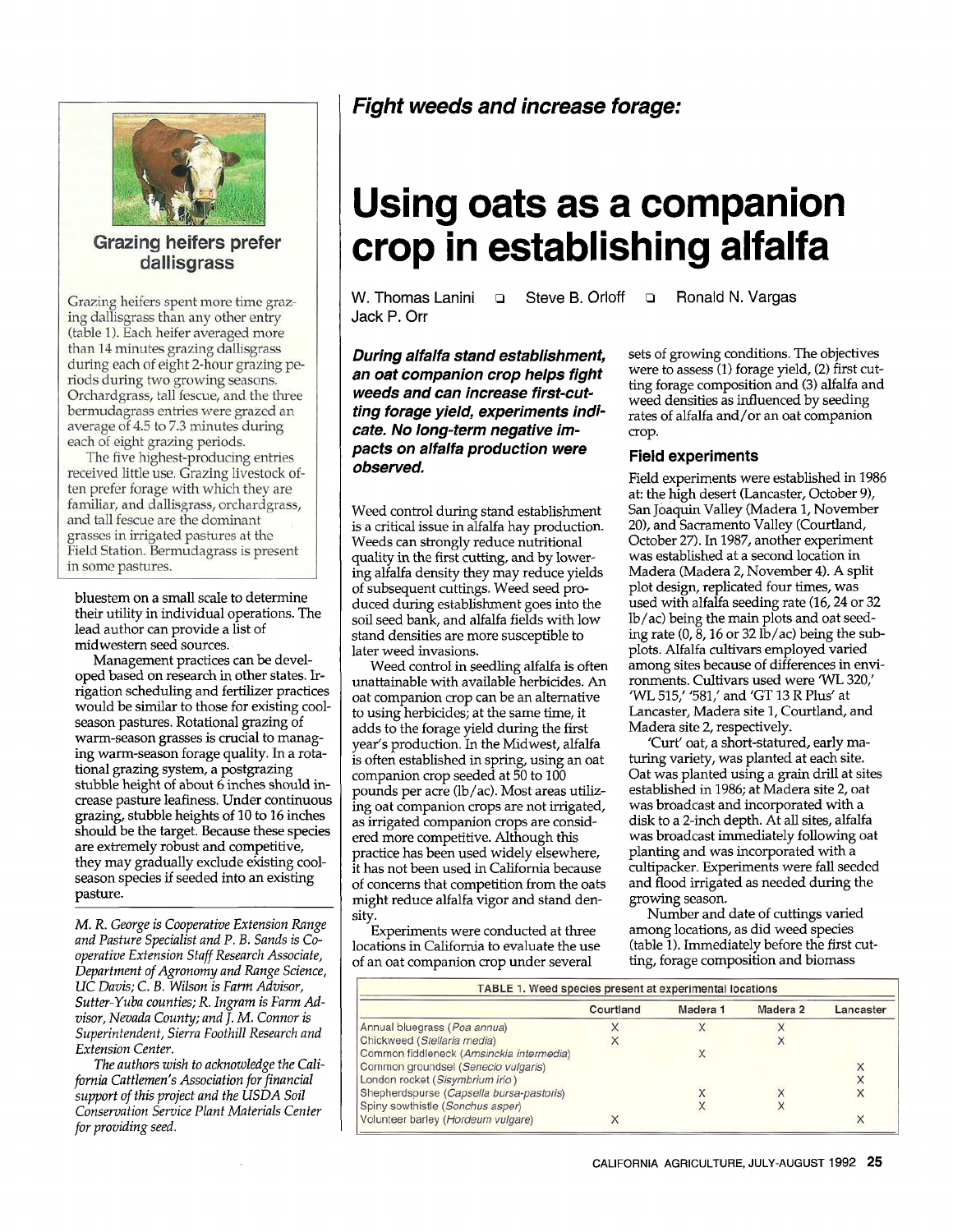were determined from  $1 \text{ m}^2$  quadrats.

Harvest dates corresponded to the grower's cutting schedule. Harvests were made using a flail-type harvester that cut a **3-** by 20-foot swath from the center of each plot. Alfalfa and weed densities were determined before the first cutting and at the end of each production year.

#### **Results**

Alfalfa seeding rates did not influence yields or forage composition at any of the study sites. Therefore, data were averaged over all alfalfa seeding rates at each individual location, and oat seeding rate means were tested for statistical significance.

year generally increased with addition of an oat companion crop (table 2). The oat planting rate that gave the highest firstharvest forage yield was 16 lb/ac at Courtland, 8 lb/ac at Madera site 1, and **32**  lb/ac at Lancaster and Madera site 2. The forage yield increase associated with an oat companion crop was less at the Lancaster site, compared with other locations, because barley yellow dwarf adversely affected oat productivity. First cutting yields in the establishment

Yields of subsequent cuttings were reduced by the addition of an oat companion crop; the degree of reduction varied with location and oat seeding rate. Yield reductions ranged from 0.01 to 1.46 ton/ac (table 2). Oats cut after jointing do not regrow; thus, oats were not found in the second or subsequent cuttings. The greatest decline in alfalfa yield following the first cutting occurred in the second harvest at Madera site 2 where the oat crop was planted at **32** lb/ac. Oat growth before the first cutting was extremely vigorous at this location, reducing alfalfa growth and accounting for significant yield reductions in subsequent cuttings. The decline in alfalfa yields associated with the oat crop was less with each subsequent cutting, resulting in no sigruficant difference by the end of the first season. Alfalfa yields in the second year did not differ among treatments at any location. Total forage yield for the first season was increased at all sites and all oat planting rates, except Lancaster, where oats were hindered by barley yellow dwarf (table 2).

was affected by oat seeding rate (fig. 1). Weed biomass represented 31 to 68% of the forage when no oats were used. The use of an oat companion crop at 16 lb/ac reduced the weed biomass by 42 to 91%. *An* oat crop seeded at 32 lb/ac reduced weed biomass an average of *75%,* similar to some herbicide applications made to seedling alfalfa. Weed control was directly proportional to the oat biomass produced at each site. Oat growth at Madera site 2 Forage composition of the first cutting

was much greater than at other locations, and the reduction in weed biomass was also greater (fig. 1).

Weed density was reduced by an oat companion crop at all locations in both the establishment and second production years (table **3).** The 16-lb/ac oat seeding

rate reduced weed density an average of **39** and 46% for the first and second years, respectively. The 32 lb/ac oat seeding rate did not reduce second-year weed density significantly more than the 16-lb/ac seeding rate. The reduction in weed density and growth during establishment prob-

| Oat seeding         |         |               | <b>Harvest date</b> |                       |              |               |       |
|---------------------|---------|---------------|---------------------|-----------------------|--------------|---------------|-------|
| rate                | Apr 17  | Jun 1         | $J$ ul 1            | <b>Jul 31</b>         | Sep 4        | <b>Total</b>  |       |
| lb/ac               |         |               |                     |                       |              |               |       |
| $\circ$             | 1.6     | 1.4           |                     | 0.8                   | 1.0          | 4.8           |       |
| 8                   | 2.7     | 1.1           |                     | 0.8                   | 1.0          | 5.5           |       |
| 16                  | 3.5     | 1.0           |                     | 0.7                   | 1.0          | 6.3           |       |
| 32                  | 3.4     | 1.0           |                     | 0.7                   | 1.0          | 6.1           |       |
| <b>LSD 0.05</b>     | 0.7     | 0.2           |                     | <b>NS</b>             | <b>NS</b>    | 0.7           |       |
| Madera <sub>1</sub> |         |               |                     |                       |              |               |       |
| Oat seeding         |         |               |                     | <b>Harvest date</b>   |              |               |       |
| rate<br>lb/ac       | Apr 23  | Jun 5         | Jul 9               | Aug 7<br>$. t$ ons/ac | Sep 1<br>.   | <b>Sep 29</b> | Total |
| $\circ$             | <br>1.6 | 1.4           | 1.5                 | 1.1                   |              | 0.7           | 6.2   |
| 8                   | 3.9     | 1.4           | 1.2                 | 1.0                   | -            | 0.7           | 8.1   |
| 16                  | 3.9     | 1.3           | 1.3                 | 1.0                   |              | 0.7           | 8.2   |
| 32                  | 3.8     | 1.2           | 1.3                 | 1.0                   |              | 0.7           | 7.9   |
| LSD 0.05            | 0.5     | 0.1           | 0.2                 | 0.1                   |              | <b>NS</b>     | 0.5   |
| Madera <sub>2</sub> |         |               |                     |                       |              |               |       |
| Oat seeding         |         |               |                     | <b>Harvest date</b>   |              |               |       |
| rate                | May 5   | <b>Jun 14</b> | <b>Jul 11</b>       | Aug 5                 | Sep 2        | <b>Oct 20</b> | Total |
| lb/ac               |         |               |                     |                       |              |               |       |
| $\circ$             | 1.2     | 2.1           | 1.4                 |                       | 1.1          | 0.8           | 6.6   |
| 8                   | 3.7     | 1.5           | 1.2                 |                       | 1.1          | 0.7           | 8.2   |
| 16                  | 4.5     | 1.3           | 1.1                 |                       | 1.2          | 0.8           | 8.8   |
| 32                  | 5.1     | 0.6           | 1.1                 |                       | 1.2          | 0.7           | 8.7   |
| LSD 0.05            | 0.5     | 0.2           | 0.1                 |                       | <b>NS</b>    | 0.1           | 0.6   |
| Lancaster           |         |               |                     |                       |              |               |       |
| Oat seeding         |         |               | <b>Harvest date</b> |                       |              |               |       |
| rate                | May 5   | <b>Jun 28</b> | <b>Jul 31</b>       | Sep 10                | <b>Total</b> |               |       |
| Ib/ac               |         |               |                     |                       |              |               |       |
| $\circ$             | 2.5     | 1.7           |                     | 1.2                   | 5.4          |               |       |
| 8                   | 2.2     | 1.6           |                     | 1.2                   | 5.0          |               |       |
| 16                  | 2.4     | 1.5           |                     | 1.1                   | 5.1          |               |       |
| 32                  | 2.8     | 1.4           |                     | 1.2                   | 5.4          |               |       |
| LSD 0.05            | 0.2     | 0.1           |                     | <b>NS</b>             | <b>NS</b>    |               |       |

| <b>Stand</b>            | Oat planting rate (lb/ac) |                |                                         |                |                 |  |
|-------------------------|---------------------------|----------------|-----------------------------------------|----------------|-----------------|--|
| component               | $\mathbf{0}$              | 8              | 16                                      | 32             | <b>LSD 0.05</b> |  |
|                         |                           |                |                                         |                |                 |  |
| Courtland               |                           |                |                                         |                |                 |  |
| Alfalfa - Mar. 17, 1987 | 19                        | 17             | 17                                      | 14             | 3               |  |
| Alfalfa - Feb. 26, 1988 | 11                        | 12             | 12                                      | 10             |                 |  |
| Weed - Mar. 17, 1987    | 23                        | 22             | 21                                      | 17             | $\frac{2}{8}$   |  |
| Weed - Feb. 26,1988     | 34                        | 25             | 21                                      | 23             |                 |  |
| Madera <sub>1</sub>     |                           |                |                                         |                |                 |  |
| Alfalfa - Mar. 19, 1987 | 26                        | 18             | 16                                      | 12             | 6               |  |
| Alfalfa - Jan. 21, 1988 |                           |                | 10                                      | 8              | <b>NS</b>       |  |
| Weed - Mar. 19, 1987    | $\frac{9}{1}$             | 000            |                                         | $\circ$        | $\circ$         |  |
| Weed - Jan. 21, 1988    | 14                        |                | $\begin{array}{c}\n0 \\ 4\n\end{array}$ | $\overline{4}$ | $\overline{3}$  |  |
| Madera <sub>2</sub>     |                           |                |                                         |                |                 |  |
| Alfalfa - Jan. 21, 1988 | 24                        | 18             | 17                                      | 18             | $6\phantom{1}$  |  |
| Alfalfa - Mar. 10, 1989 | 11                        | 12             | 10                                      | 9              | $\overline{c}$  |  |
| Weed - Jan. 21, 1988    |                           |                |                                         | $\Omega$       | <b>NS</b>       |  |
| Weed - Mar. 10, 1989    | 36                        | 32             | 22                                      | 22             | 6               |  |
| Lancaster               |                           |                |                                         |                |                 |  |
| Alfalfa - Feb. 26, 1987 | 29                        | 24             | 22                                      | 20             |                 |  |
| Alfalfa - Feb. 12, 1988 | 17                        | 19             | 17                                      | 15             | <b>NS</b>       |  |
| Weed - Feb. 26, 1987    | 5                         | $\overline{2}$ | 3                                       | $\overline{2}$ |                 |  |
| Weed - Feb. 12, 1988    | 75                        | 67             | 42                                      | 47             | 19              |  |